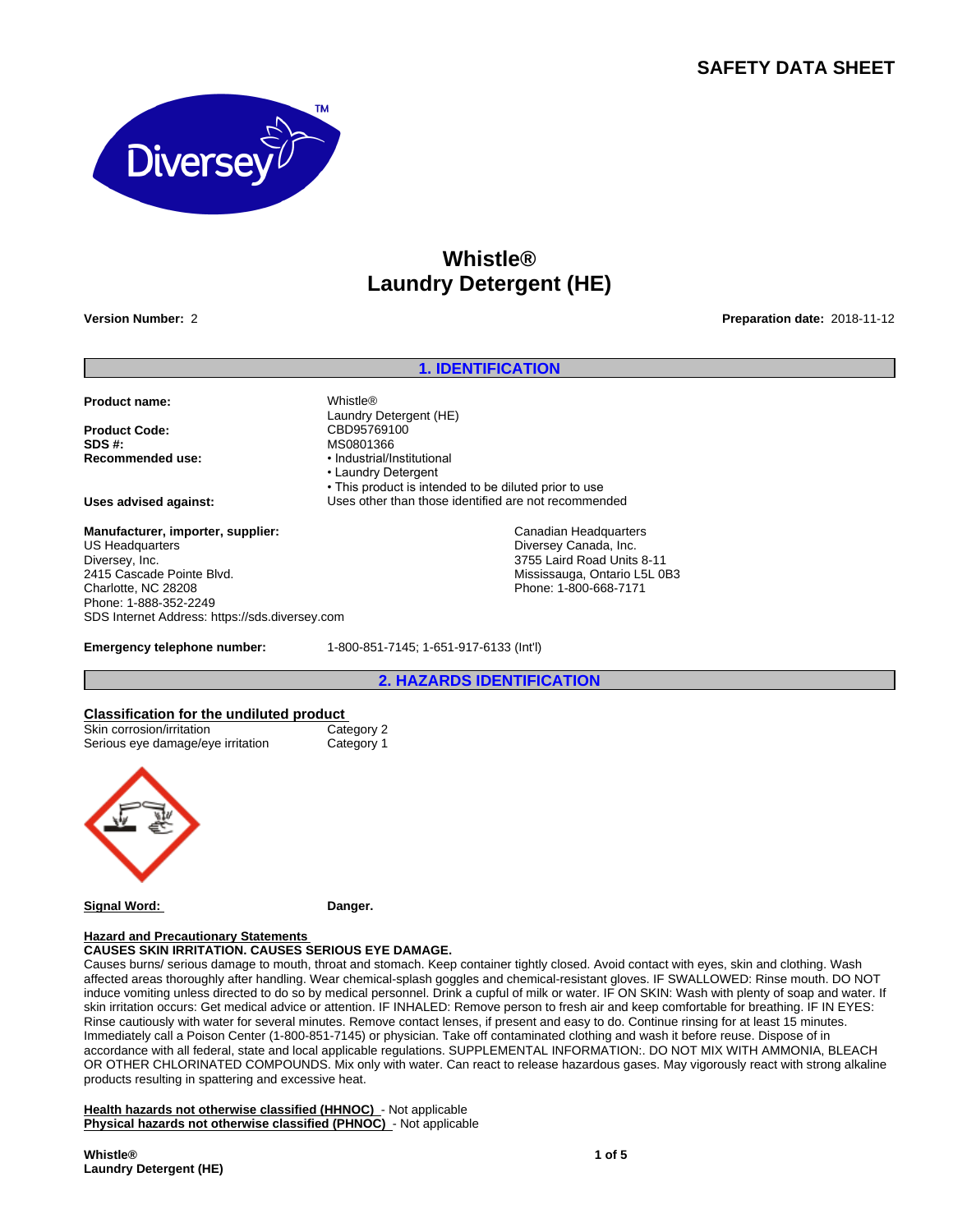#### **Classification for the diluted product** @ 1:512

This product, when diluted as stated on the label, is not classified as hazardous according to OSHA 29CFR 1910.1200 (HazCom 2012-GHS) and Canadian Hazardous Products Regulations (HPR) (WHMIS 2015-GHS).

#### **Hazard and Precautionary Statements**

None required.

## **3. COMPOSITION/INFORMATION ON INGREDIENTS**

## **Classified Ingredients**

| Ingredient(s)                   | CAS #      | Weight %  |
|---------------------------------|------------|-----------|
| Sodium dodecvlbenzene sulfonate | 25155-30-0 | 10 - 20%  |
| Alcohol ethoxylate              | 68002-97-1 | 5 - 10%   |
| disodium disilicate             | 1344-09-8  | $- < 3\%$ |
| Sodium hvdroxide                | 1310-73-2  | 1 - < 1%  |

\*Exact percentages are being withheld as trade secret information

## **4. FIRST AID MEASURES**

### **Undiluted Product:**

**Eyes:** IF IN EYES: Rinse cautiously with water for several minutes. Remove contact lenses, if present and easy to do. Continue rinsing for at least 15 minutes.

**Skin:** IF ON SKIN: Wash with plenty of soap and water. If skin irritation occurs: Get medical advice/attention.

**Inhalation:** IF INHALED: Remove person to fresh air and keep comfortable for breathing.

**Ingestion:** IF SWALLOWED: Rinse mouth. DO NOT induce vomiting unless directed to do so by medical personnel. Drink a cupful of milk or water.

**Most Important Symptoms/Effects:** No information available. **Immediate medical attention and special treatment needed** Not applicable.

## **Diluted Product:**

**Eyes:** Rinse with plenty of water. **Skin:** No specific first aid measures are required **Inhalation:** No specific first aid measures are required **Ingestion:** IF SWALLOWED: Call a Poison Center (1-800-851-7145) or doctor/physician if you feel unwell.

**5. FIRE-FIGHTING MEASURES**

**Specific methods:** No special methods required<br> **Suitable extinguishing media:** Not applicable. Suitable extinguishing media:

**Specific hazards:** Corrosive material (See sections 8 and 10).

**Special protective equipment for firefighters:** As in any fire, wear self-contained breathing apparatus pressure-demand, MSHA/NIOSH (approved or equivalent) and full protective gear.

**Extinguishing media which must not be used for safety reasons:** No information available.

## **6. ACCIDENTAL RELEASE MEASURES**

**Environmental precautions and clean-up methods:**

**Personal precautions:** Put on appropriate personal protective equipment (see Section 8.). Clean-up methods - large spillage. Absorb spill with inert material (e.g. dry sand or earth), then place in a chemical waste container. Use a water rinse for final clean-up.

## **7. HANDLING AND STORAGE**

**Handling:** Avoid contact with skin, eyes and clothing. Wash thoroughly after handling. Do not taste or swallow. Product residue may remain on/in empty containers. All precautions for handling the product must be used in handling the empty container and residue. Avoid breathing vapors or mists. Use only with adequate ventilation. Remove and wash contaminated clothing and footwear before re-use. FOR COMMERCIAL AND INDUSTRIAL USE ONLY.

**Storage:** Keep tightly closed in a dry, cool and well-ventilated place. **Aerosol Level (if applicable) :** Not applicable.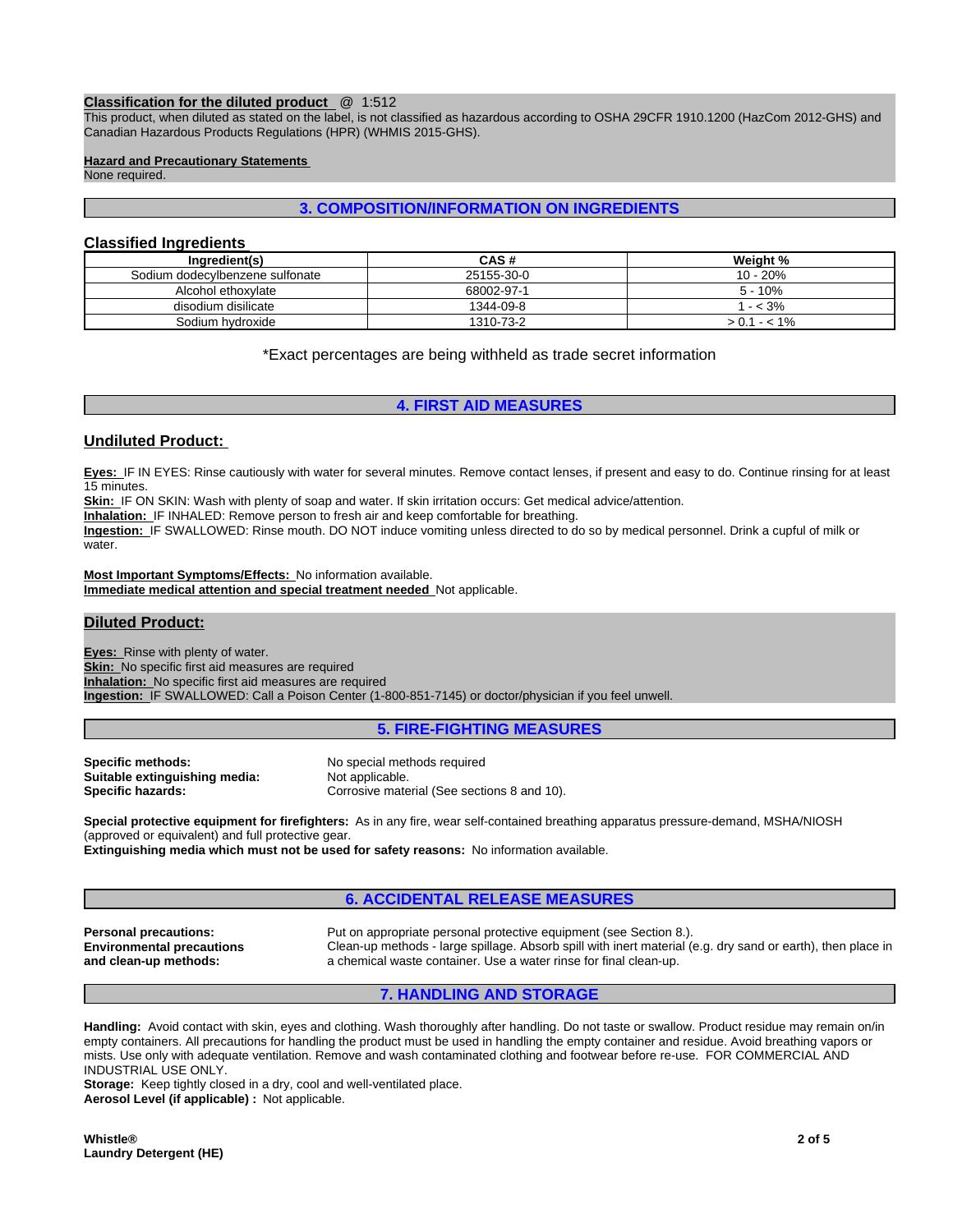## **8. EXPOSURE CONTROLS / PERSONAL PROTECTION**

#### **Exposure Guidelines:** .

| <b>Ingredient(s)</b> |             | $\sim$ $\sim$ $\sim$ $\sim$<br>- 11 | ៱៰៶៲៱<br>וטנ   |
|----------------------|-------------|-------------------------------------|----------------|
| hvdroxide<br>odium   | ົົ້າ<br>. . | $\cdots$<br>. .<br>eilina<br>ma/m   | `WA<br>് m∩/mാ |

#### **Undiluted Product:**

**Engineering measures to reduce exposure:**

Good general ventilation should be sufficient to control airborne levels.

| <b>Personal Protective Equipment</b> |                                                                        |
|--------------------------------------|------------------------------------------------------------------------|
| Eye protection:                      | Chemical-splash goggles.                                               |
| Hand protection:                     | Chemical-resistant gloves.                                             |
| Skin and body protection:            | No personal protective equipment required under normal use conditions. |
| <b>Respiratory protection:</b>       | No personal protective equipment required under normal use conditions. |
| <b>Hygiene measures:</b>             | Handle in accordance with good industrial hygiene and safety practice. |

#### **Diluted Product:**

**Engineering measures to reduce exposure:**

Good general ventilation should be sufficient to control airborne levels.

| Eye protection:                | No personal protective equipment required under normal use conditions. |
|--------------------------------|------------------------------------------------------------------------|
| Hand protection:               | No personal protective equipment required under normal use conditions. |
| Skin and body protection:      | No personal protective equipment required under normal use conditions. |
| <b>Respiratory protection:</b> | No personal protective equipment required under normal use conditions. |
| Hygiene measures:              | Handle in accordance with good industrial hygiene and safety practice. |

## **9. PHYSICAL AND CHEMICAL PROPERTIES**

| <b>Physical State: Liquid</b>                                                                                                         | <b>Color:</b> Clear Deep Blue          |
|---------------------------------------------------------------------------------------------------------------------------------------|----------------------------------------|
| <b>Evaporation Rate: No information available</b>                                                                                     | <b>Odor: Floral</b>                    |
| <b>Odor threshold:</b> No information available.                                                                                      | Boiling point/range: Not deter         |
| Melting point/range: Not determined                                                                                                   | Decomposition temperature:             |
| Autoignition temperature: No information available                                                                                    | <b>Solubility: Completely Soluble</b>  |
| Solubility in other solvents: No information available                                                                                | <b>Relative Density (relative to w</b> |
| Density: 8.83 lbs/gal 1.059 Kg/L                                                                                                      | Vapor density: No information          |
| Bulk density: No information available                                                                                                | Vapor pressure: No information         |
| <b>Flash point (°F):</b> > 200 °F > 93.4 °C                                                                                           | <b>Partition coefficient (n-octand</b> |
| Viscosity: No information available                                                                                                   | Elemental Phosphorus: 0.00             |
| <b>VOC:</b> 0 % $*$                                                                                                                   | <b>pH</b> : 12                         |
| <b>Flammability (Solid or Gas):</b> Not applicable                                                                                    | <b>Corrosion to metals: Not corr</b>   |
| <b>Sustained combustion: Not applicable</b>                                                                                           |                                        |
| Explosion limits: - upper: Not determined - lower: Not determined<br>@ 1:512                                                          |                                        |
| Dilution pH: 9.63<br>Dilution Flash Point ( $\degree$ F): > 200 $\degree$ F > 93.4 $\degree$ C<br>VOC % by wt. at use dilution 3e-005 |                                        |

**Color:** Clear Deep Blue **Odor: Floral Boiling point/range: Not determined Decomposition temperature:** Not determined **Solubility: Completely Soluble Relative Density (relative to water):** 1.059 **Vapor density:** No information available **Vapor pressure:** No information available. **Partition coefficient (n-octanol/water):** No information available **Elemental Phosphorus:** 0.00 % by wt.<br>**pH:** 12 **Corrosion to metals: Not corrosive** 

\* - Title 17, California Code of Regulations, Division 3, Chapter 1, Subchapter 8.5, Article 2, Consumer Products, Sections 94508

### **10. STABILITY AND REACTIVITY**

| <b>Reactivity:</b><br>Stability:  | Not Applicable<br>The product is stable                                                                                                                                |
|-----------------------------------|------------------------------------------------------------------------------------------------------------------------------------------------------------------------|
| Hazardous decomposition products: |                                                                                                                                                                        |
|                                   | None reasonably foreseeable.                                                                                                                                           |
| <b>Materials to avoid:</b>        | Strong bases. Ammonia. Do not mix with chlorinated products (such as bleach). Do not mix with any<br>other product or chemical unless specified in the use directions. |
| <b>Conditions to avoid:</b>       | No information available.                                                                                                                                              |

### **11. TOXICOLOGICAL INFORMATION**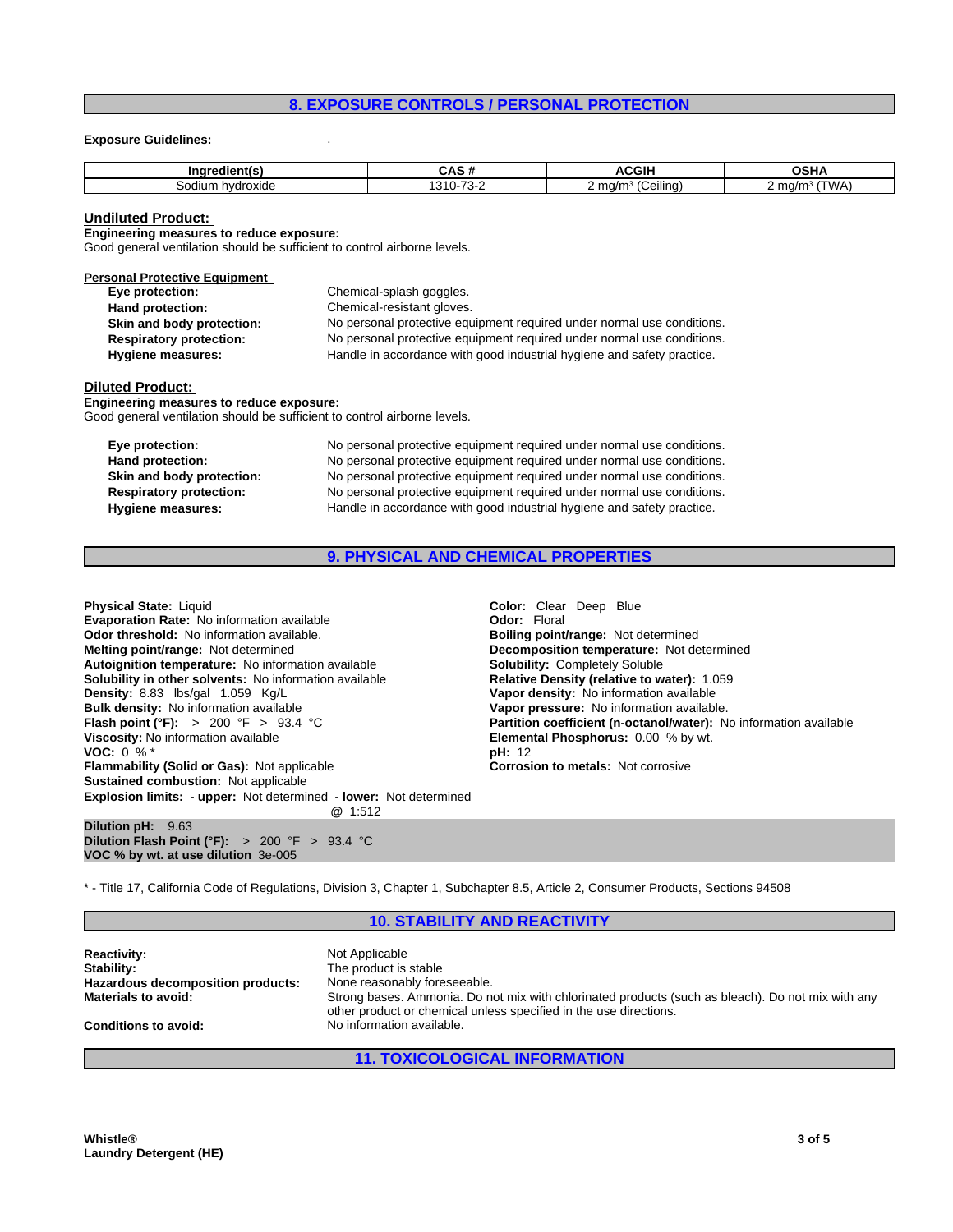#### **Information on likely routes of exposure:**

Skin contact, Inhalation, Ingestion, Eye contact

#### **Delayed, immediate, or chronic effects and symptoms from short and long-term exposure**

**Skin contact:** Causes skin irritation. Symptoms may include pain (which may be delayed), redness, and/or discomfort. **Eye contact:** Corrosive. Causes serious eye damage. Symptoms may include pain, burning sensation, redness, watering, blurred vision or loss of vision.

**Ingestion:** Causes burns/ serious damage to mouth, throat and stomach. Symptoms may include stomach pain and nausea. **Inhalation:** May cause irritation and corrosive effects to nose, throat and respiratory tract. Symptoms may include coughing and difficulty breathing.

**Sensitization:** No known effects.

**Target Organs (SE):** None known **Target Organs (RE):** None known

**Numerical measures of toxicity ATE - Oral (mg/kg):** 3300

**12. ECOLOGICAL INFORMATION**

**Ecotoxicity:** No information available.

**Persistence and Degradability:** No information available.

**Bioaccumulation:** No information available.

## **13. DISPOSAL CONSIDERATIONS**

**Waste from residues / unused products (undiluted product):** This product, as sold, if discarded or disposed, is not a hazardous waste according to Federal regulations (40 CFR 261.4 (b)(4)). Under RCRA, it is the responsibility of the user of the product to determine, at the time of disposal, whether the waste solution meets RCRA criteria for hazardous waste. Dispose in compliance with all Federal, state, provincial, and local laws and regulations.

**Waste from residues / unused products (diluted product):** This product, when diluted as stated on this SDS, is not a hazardous waste according to Federal regulations (40 CFR 261.4 (b)(4)). Under RCRA, it is the responsibility of the user of the product to determine, at the time of disposal, whether the waste solution meets RCRA criteria for hazardous waste. Dispose in compliance with all Federal, state, provincial, and local laws and regulations.

**RCRA Hazard Class (undiluted product):** Not Regulated **RCRA Hazard Class (diluted product): Not Regulated Contaminated Packaging:** Do not re-use empty containers.

**14. TRANSPORT INFORMATION**

#### **DOT (Ground) Bill of Lading Description:** NOT REGULATED

**IMDG (Ocean) Bill of Lading Description:** NOT REGULATED

**15. REGULATORY INFORMATION**

#### **International Inventories at CAS# Level**

All components of this product are listed on the following inventories: U.S.A. (TSCA), Canada (DSL/NDSL).

#### **RIGHT TO KNOW (RTK)**

| <br>Inaredient(s<br>.nar              | .<br>A                                                 | <b>MARTK</b> | <b>NJRTK</b> | <b>DADTK</b><br>71111 | <b>RIRTK:</b> |
|---------------------------------------|--------------------------------------------------------|--------------|--------------|-----------------------|---------------|
| Water                                 | $\overline{A}$ $\overline{C}$<br>7700<br>- 22 ،<br>ျပင |              |              |                       |               |
| Sodium<br>า dodecvlbenzene sulfonate_ | $\sim$ $\sim$<br>OEAEE<br>25155-30-0                   |              |              |                       |               |